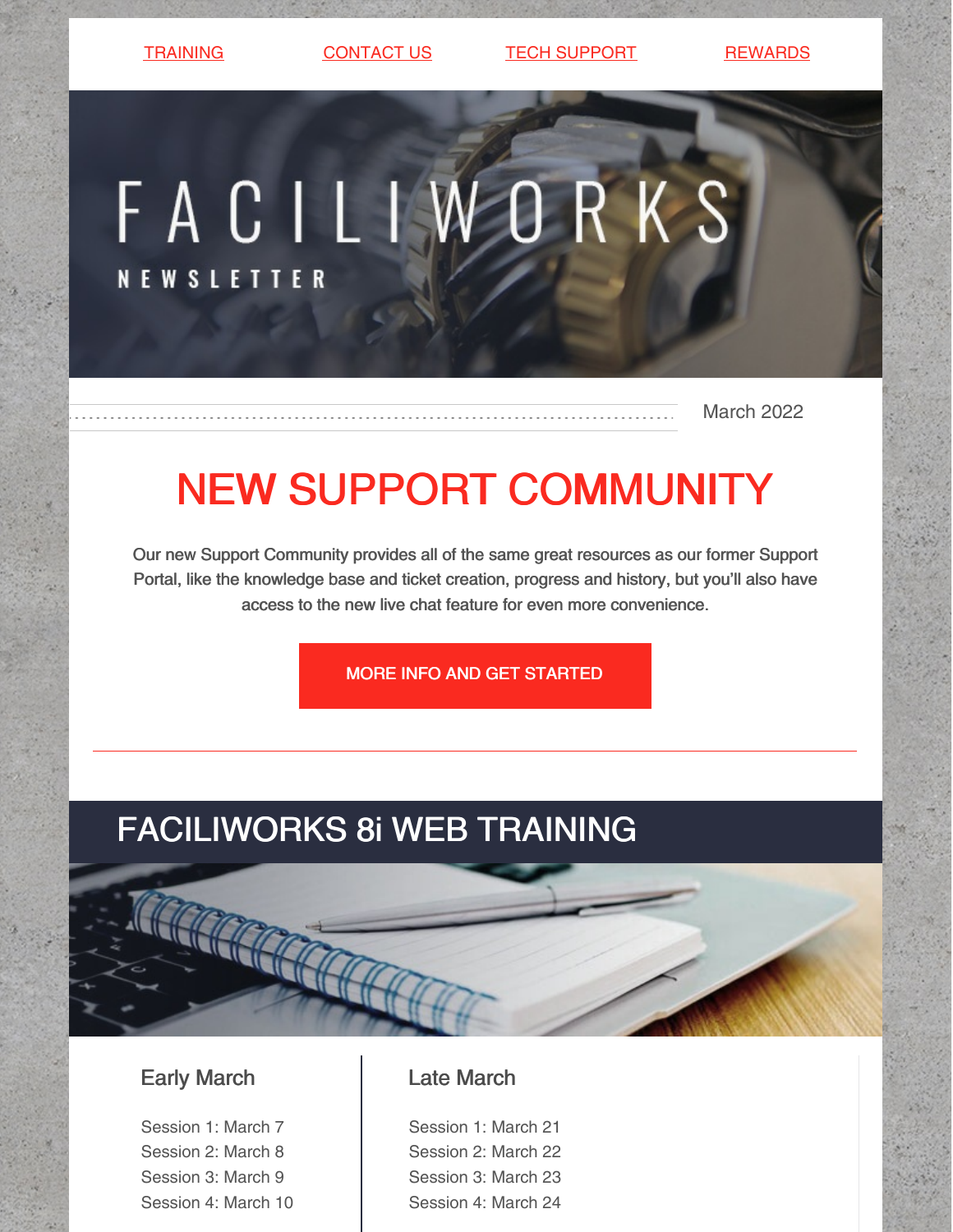Session 5: March 11 **Session 5: March 25** 

To register for any of these sessions or for info about custom training options, please contact our Training Specialist at 1-800-776-3090 ext. 134 or [training@cybermetrics.com.](mailto:training@cybermetrics.com)

#### SESSION DETAILS AND FULL TRAINING [SCHEDULE](https://faciliworks.com/training-schedule/#web_training)

### TECH TIP



The [FaciliWorks](https://cybermetricscommunity.force.com/customer/s/) Support Community includes a knowledge base of articles for answers to common questions and explanations of any potential issues you may experience. The Community will also provide the most efficient means to create a support ticket, follow its progress, view ticket history and engage the support team.

You may already have login credentials for the Support Community from a previous session with our team; if not, fill out *this [form](https://faciliworks.com/support-community-account-request/)* to request an account (we will typically have your new account created within 24 hours). If you are unable to complete the form online, please call us at +1 (480) 212-1257 or 1-800-777-7020.

After logging into the Community, you can use the search bar at the top of the home page to find appropriate articles or you can narrow the results by first selecting FaciliWorks from the Featured Topics tab and then, under the FaciliWorks header, select the version of FaciliWorks you are using. Related articles will then appear below. If you don't find the answer to your question in the articles, click the Open a New Case button and submit the necessary information (this button can also appear as Submit a Case in other areas of the Community). You can access your Open Cases and Historical Cases with the corresponding tabs. After submitting a new case, one of our skilled technicians will evaluate your issue and contact you with a solution or to set up a remote session to troubleshoot your issue.

You may also use the chat feature in the Community by clicking Chat with an Expert in the bottom right corner of the window; one of our experts will be happy to assist you.

Our Technical Support team is located in the U.S. at our corporate headquarters and can be